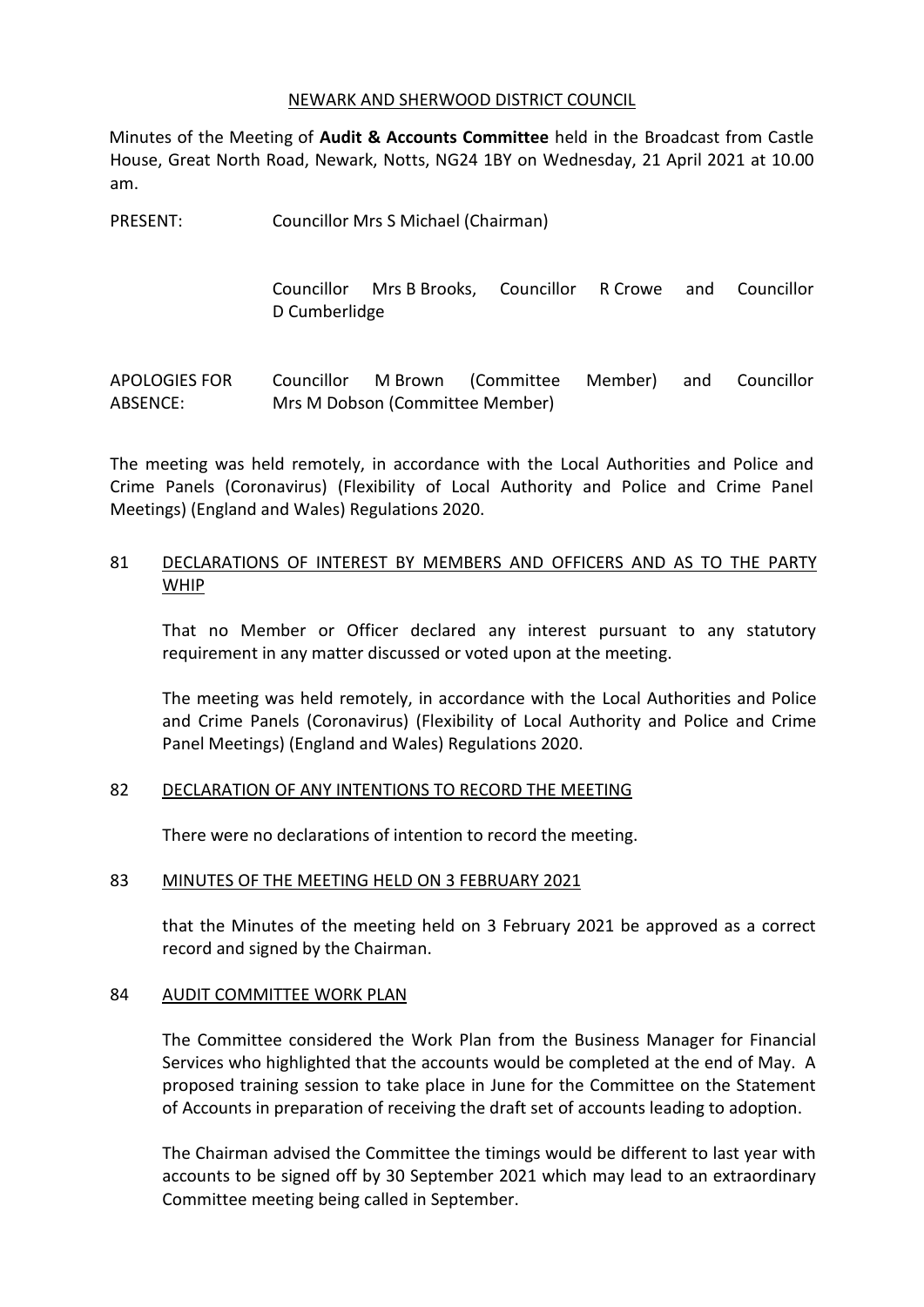# 85 HOMES ENGLAND COMPLIANCE AUDIT REPORT 2020-21 - HRA 5 YEAR DEVELOPMENT PROGRAMME

The Committee considered the report from the Director of Housing, Health and Wellbeing providing the outcome of the Homes England Audit 2020/21 for the Council's 5 year Housing Revenue Account (HRA) Development Programme.

The Committee were advised of the actions taken and enable the council to sign off the Audit on Homes England's Information Management System by the end of April 2021 following an extension agreed with Homes England to accommodate the timing of this Committee.

The report explained that these Audit findings whilst disappointing, are easily rectified through the training and procedure review which has been initiated for the team. Homes England have provided assurance around their commitment to a partnership with us to deliver good quality new homes in the District across the course of the Affordable Homes Programme.

AGREED (unanimously) that the Committee noted the findings of the Compliance Audit having been accepted by the Council, and a response to Homes England has been sent outlining the steps taken to address the breaches and to ensure they do not re-occur.

# 86 STRATEGIC RISK MANAGEMENT - UPDATE OF THE STRATEGIC RISK REGISTER

The Committee considered the report from the Safety and Risk Management Officer updating Members on the status of the Council's 2021/22 Strategic Risk Register.

The report provided a table illustrating the significant changes agreed by SLT to the 2021/22 strategic risk register and a table illustrating the current status of all current strategic risks.

Individual groups working through the risks to develop bespoke action plans and reviewing the current risks as well as setting target risks to identify the potential for lowering the risks once the actions are delivered and management controls put in place.

AGREED (unanimously) that the Committee noted the new strategic risk register and agreed the timetable for reviewing the strategic risk register, to be reviewed prior to April 2022.

# 87 INTERNAL AUDIT UPDATE REPORT

The Committee considered the Internal Audit update report from Assurance Lincolnshire providing a summary of the proposed ICT Audit strategy covering the period 2021/22 to 2023/24 and to seek approval of the proposed amendments to the 2021/22 schedule of audits to take into consideration the outcome of the ICT Strategy.

Members were notified that Assurance Lincolnshire were collating the responses to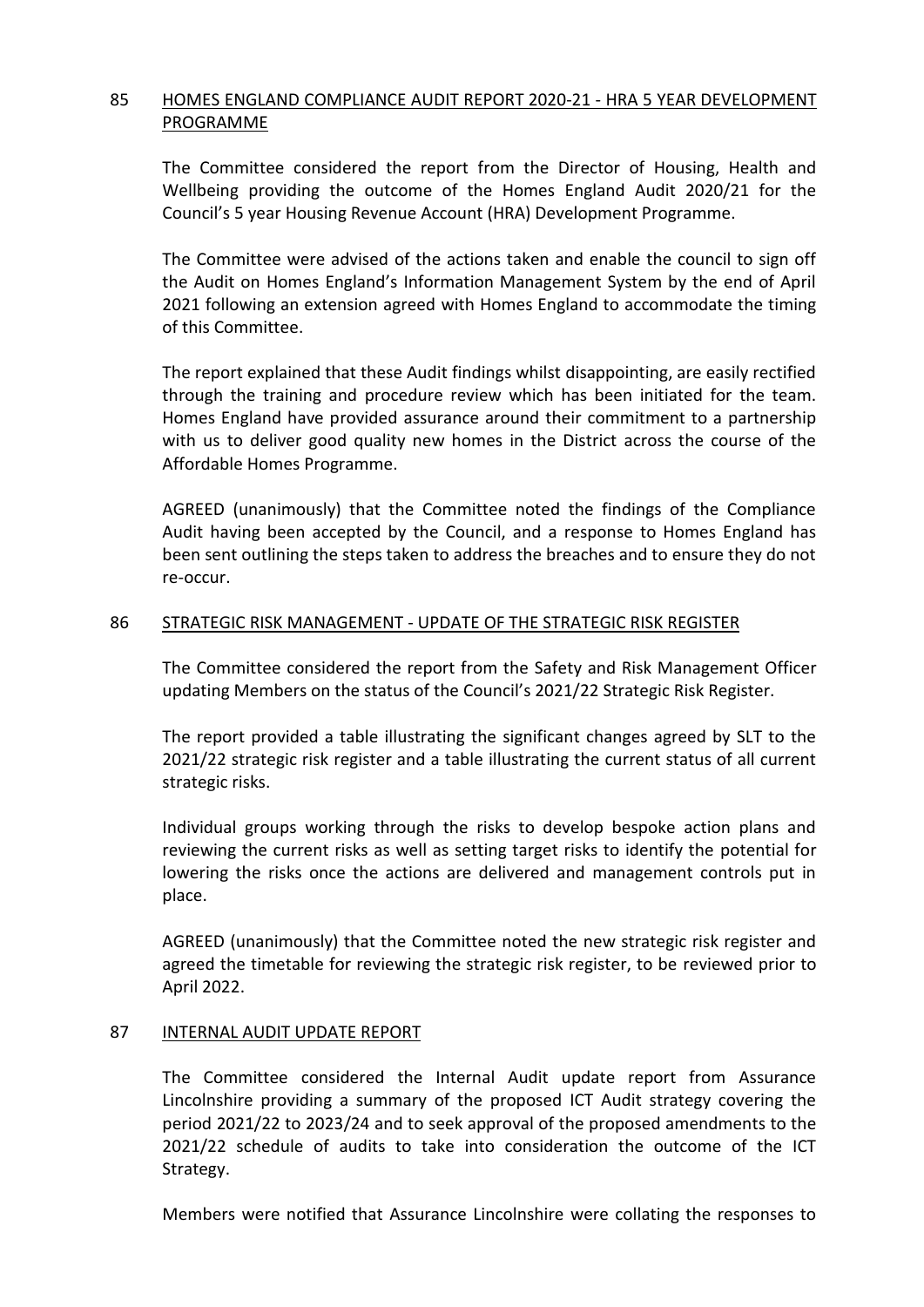the Members' training questionnaire and that the results and arrangements for a formal training plan to be brought back to the Committee in July 2021.

The report informed the Committee that at the time when the annual plan had been agreed, the ICT Strategy Plan work was in progress. Following its conclusion, two high risk audits have been identified which need to be incorporated within the 2021/22 plan (Appendix A of the report). To enable the delivery of the two identified audits, having had discussions with Internal Audit, assessed the risk of each piece of work and proposed an adjustment to the schedule of the audits.

AGREED (unanimously) that the Committee considered and commented upon the latest internal audit report and approved the changes proposed to be made to the 2021/22 schedule of audits.

# 88 STATEMENT OF ACCOUNTING POLICIES 2020/2021

The Committee considered the report from the Assistant Business Manager for Financial Services providing updates made to the Council's accounting policies in relation to the closedown of the 2020/2021 financial year.

The report advised that the Policy for Financial Assets measured at fair value through profit or loss and has been amended in line with the Code of Practice. A complete set of the Accounting Policies for 2020/2021 were attached to the report at Appendix A.

AGREED (unanimously) that the amended Statement of Accounting Policies for 2020/2021 be approved.

# 89 COUNTER-FRAUD ACTIVITIES FROM 1 SEPTEMBER 2020 TO 31 MARCH 2021

The Committee considered the report from the Business Manager for Financial Services informing Members of counter-fraud activity undertaken since the last update reported on 27 November 2019.

The report reminded the Committee that an element of their role is to provide assurance to the Council that its anti-fraud arrangements are operating effectively. In order to do this, counter-fraud activity reports are brought to the Committee twice a year. These reports detail the number of cases detected, amounts lost, the outcome of cases and amounts recovered, together with any other counter fraud work that has been undertaken.

A previous counter-fraud activity report tabled at the September Committee advised work had progressed regarding a fraud e-learning page on the intranet available for all staff. The Committee were advised that it was anticipated that this will go live prior to the end of April with a view for all staff to complete before the end of May 2021. This supports the refresh of the Anti-fraud and Corruption Strategy and the Anti-Money Laundering Strategy having been approved at Council on 9 February 2021.

AGREED (unanimously) that the Committee noted the content of the report.

#### 90 FRAUD RISK ASSESSMENT